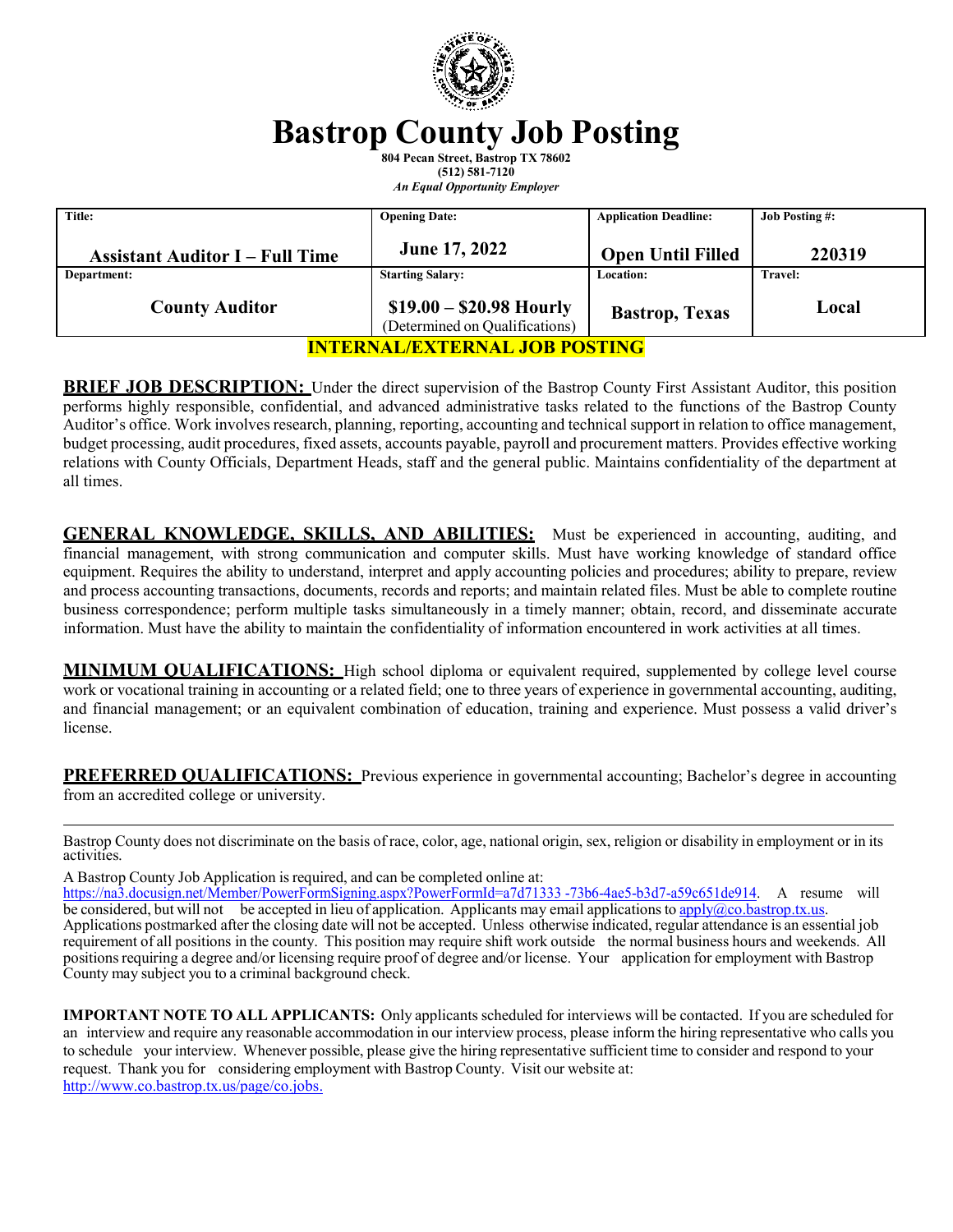## **BASTROP COUNTY, TEXAS Job Description**

*Job Title: Assistant Auditor I*

**Department:** Auditor's Office **FLSA Status:** Non-Exempt

**Reports To:** County Auditor

**SUMMARY:** Under the direct supervision of the Bastrop County First Assistant Auditor, this position performs highly responsible, confidential, and advanced administrative tasks related to the functions of the Bastrop County Auditor's office. Work involves research, planning, reporting, accounting and technical support in relation to office management, budget processing, audit procedures, fixed assets, accounts payable, payroll and procurement matters. Provides effective working relations with County Officials, Department Heads, staff and the general public. Maintains confidentiality of the department at all times.

#### **SUPERVISION RECEIVED AND EXERCISED**

Receives supervision from the Bastrop County First Assistant Auditor and Auditor; Obtains guidance and direction from Lead Assistant Auditor.

Exercises no supervision.

### **DUTIES AND RESPONSIBILITIES** include the following:

- 1. Develops and monitors projects such as the Capital Improvement Plan (CIP), TIRZ (Tax Increment Reinvestment Zone) and Boot Camp;
- 2. Prepares annual and semiannual reports including status reports, tobacco settlement reports, lateral road and bridge reports, housing of prisoner reports and various state reports; manages holiday fund bank account and rollover accounts; tracks and reports bonds and unaudited and arbitrage calculations; prepares or reviews reports regarding recapitulation, Chapter 59, Senate Bill 12, Workers Compensation, Unemployment Insurance and 911 addressing; invoices and manages parcel, radio and other account receivables;
- 3. Conducts a review of the County Investment Policy annually and makes necessary changes required by the legislature; presents to Commissioners Court accordingly;
- 4. Assists with the maintenance of internal financial policies such as cell phone, travel, physical inventory and capital asset policies; maintains fixed asset records through inventory inspections, audits, tracking and monitoring of all assets assigned to county departments;
- 5. Monitors bank accounts, prepares bank reconciliations and reviews end of the month & year-end processes to include audit of pooled cash and due to due from reports in relation to the general ledger. Tracks, codes, and prepares reports for investment and nonprofit transactions;
- 6. Assists in all aspects of preparation of the County budget. Presents to Commissioners Court accordingly;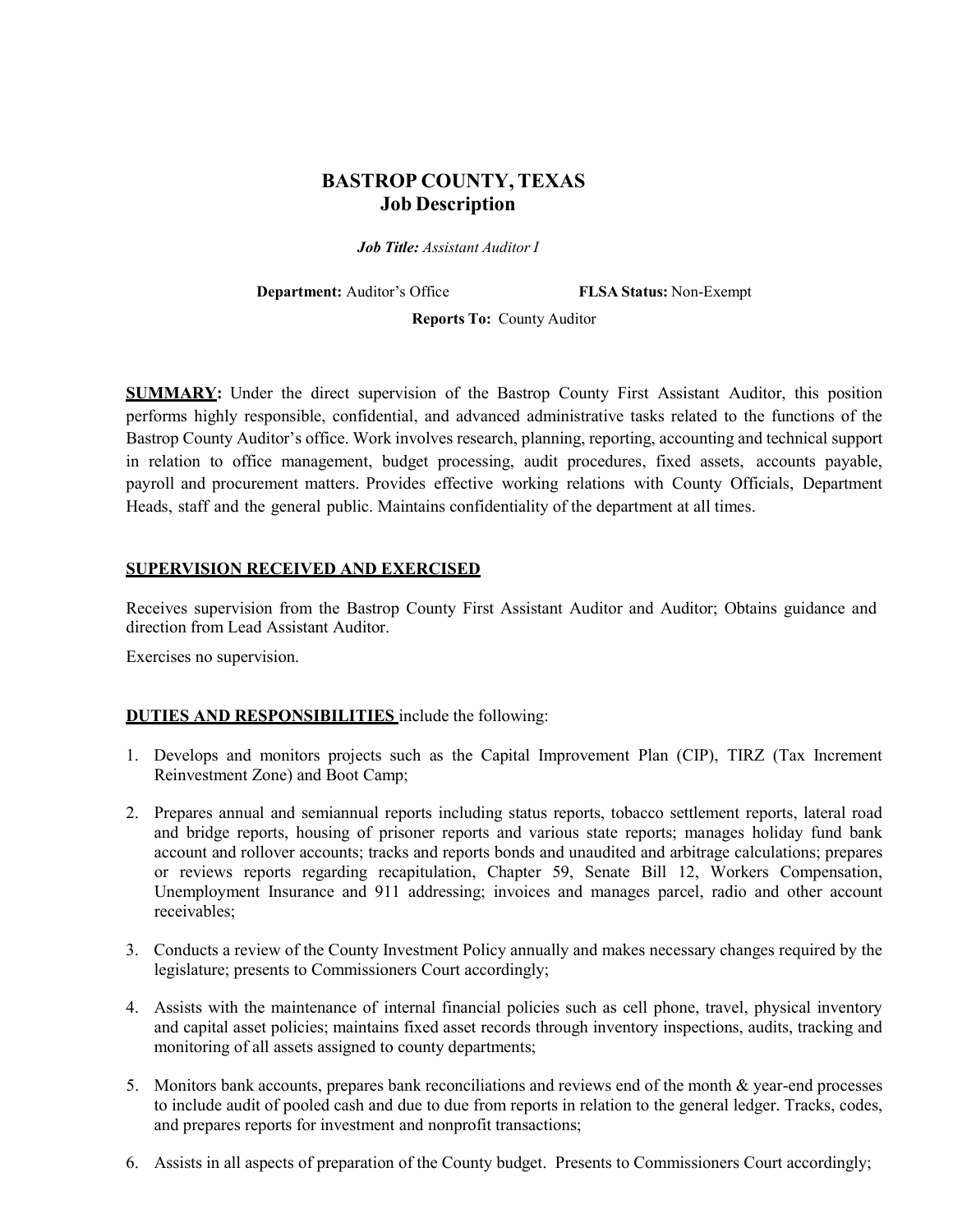- 7. Creates and manages salary worksheets for creation of the County budget and for purposes of tracking and approving new hires, terminations and adjustments of all County personnel. Processes Personnel Action Forms (PAF's) and job posting requests within budget limits; Creates and distributes the Annual Budget Book; monitors the County budget; creates and records budget amendments and required journal entries; prepares and distributes monthly financial reports and performs financial analysis upon request; presents to Commissioners Court accordingly;
- 8. Interprets, applies and administers federal, state and local laws, policies and regulations as they pertain to the operations of the County Auditor's Office; audits various departments to ensure adherence to standards, policies and procedures; evaluates audit findings and recommends corrective actions as needed, under the supervision of the County Auditor and First Assistant Auditor;
- 9. Assists the Outside Auditor with the annual independent audit of the County; assists with enforcement of statutes concerning County finances;
- 10. Approves and updates journal entries created by the County Treasurer; assists the Accounts Payable Clerk with coding of billing statements; approves bi-monthly bills for Commissioners Court;
- 11. Serves as a liaison for the Bastrop County Auditor with other County departments, governmental agencies, general public, divisions, outside agencies and contractors; oversees various inter-local agreement administration procedures;
- 12. Provides guidance and ensures effective tracking of all County contracts by organizing, maintaining and electronically tracking all County contracts and related documents while ensuring the database system functions properly. Notifies the appropriate elected official or department head of pertinent information relating to contract expiration;
- 13. Conducts audits of the State Quarterly Reports and corresponding general ledger accounts for correlation and accuracy;
- 14. Serves on various committees formed by Commissioners Court for County operations as requested by the County Auditor;
- 15. Prepares various correspondence and reports in response to requests from vendors and open records requests; maintains extensive files and records including contract files, internal Commissioners Court and related office files; researches, compiles and analyzes data for special projects as required;
- 16. Monitors and manages the annual departmental budget and assists in the preparation of the annual departmental budget request, to include a forecast of funds required for staffing, equipment, materials and supplies; participates in cross training staff members regarding all assigned duties and tasks;
- 17. Receives and screens calls, visitors, and sensitive requests for information in a courteous and timely manner; orders and stocks office supplies; sorts and distributes departmental mail; performs various Word and Excel processing support; troubleshoots computer/software concerns as they occur;
- 18. Manages and participates in the development and implementation of goals, objectives, policies, procedures and priorities for assigned programs as directed by the County Auditor and First Assistant Auditor;
- 19. Provides accurate information, reports, and assistance as required to Elected Officials, Department Heads, employees, and the public regarding operations of County Auditor's Office;
- 20. Works with each elected official and department head to apply for grants directly and manages each; such as SCAPP Program, Hazardous Waste Clean Up, Flood Plain Study, PFW Program, Auto Theft Task Force, Family Crisis Center, Indigent Defense Task Force and Emergency Management Performance. This entails tracking revenue and expenses, producing reports and monitoring activity to keep the county in compliance;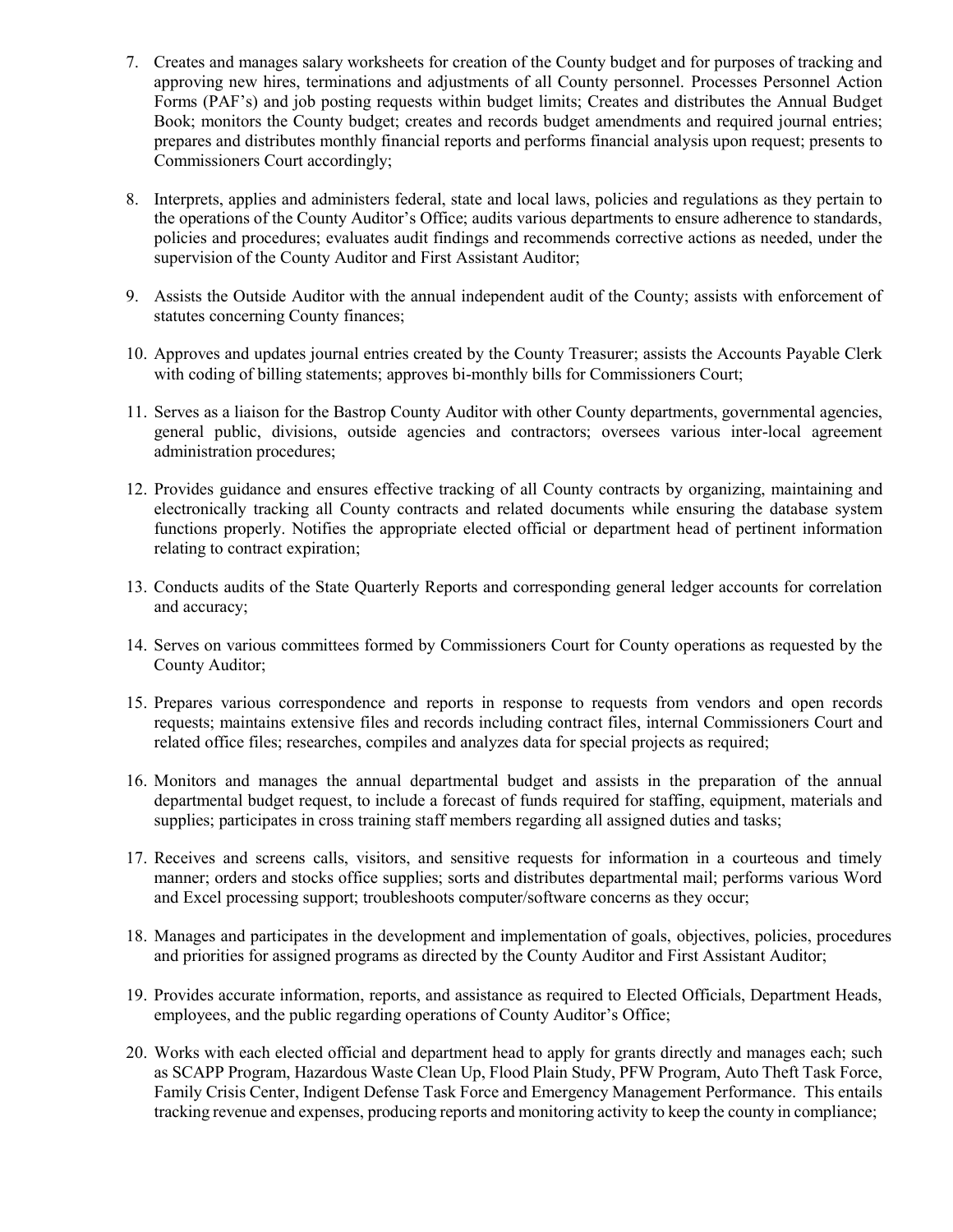- 21. Works in conjunction with the General Land Office, Housing and Urban Development, as well as the Community Development Block Grant program to track and oversee disaster recovery projects for Bastrop County. Assists in all areas including procurement, change orders, contracts, amendments, construction documents and closeouts;
- 22. Works as part of a team and maintains a cooperative, helpful attitude towards fellow workers, supervisors, and the general public;
- 23. Maintains confidentiality and security of all County Auditor's Office information and systems;
- 24. Performs related work or duties as assigned by supervisor.

**OTHER FUNCTIONS:** Performs other job related duties as directed by supervisor(s). **Regular attendance is considered an Essential Function of this job. NOTE:** The essential functions describe the general nature and level of work being performed by employees holding this position. This is not intended to be a comprehensive listing of all duties and responsibilities required, nor are all duties listed necessarily performed by any one employee so classified.

**MINIMUM QUALIFICATIONS:** To perform this job successfully, an individual must be able to perform each essential duty satisfactorily. The requirements listed below are representative of the knowledge, skill, and/or ability required. Reasonable accommodations may be made to enable individuals with disabilities to perform the essential functions.

#### **Knowledge of:**

General principles and practices of administrative and financial management; Applicable laws as related to the functions of the County Auditor's Office; Auditing and accounting fundamentals; Personal computer skills and software, including Microsoft Office; Principles and practices of local governmental fiscal operations, budget preparation and administration; Principles and practices of program development and record keeping; Professional customer service skills; Proper English usage, spelling, grammar and punctuation; Data entry and retrieval; Standard office policies, procedures, and equipment; Bastrop County policies and procedures.

#### **Ability to:**

Read, analyze, and interpret financial data within a variety of reports and correspondence; Prepare clear and concise administrative and financial reports; Perform multiple tasks simultaneously in a timely manner; Record and disseminate accurate information from telephone conversations and personal contact; Be detail oriented, and have strong communication, interpersonal, problem solving, analytical, organizational, conflict resolution, and stress tolerance skills; Ability to flourish in a fast-paced environment and willing to adapt to change; Interpret and apply federal, state, and local policies, laws and regulations; Interpret, explain and enforce department policies and procedures; Communicate clearly and concisely, both verbally and in writing; Understand and follow verbal and written instructions; Complete routine business correspondence; Effectively speak to small audiences to convey information; Properly interpret, understand and make decisions in accordance with laws, regulations and policies; Conduct business with the public in a professional, courteous manner; Function independently, exercise good judgment, manage multiple projects, and meet deadlines;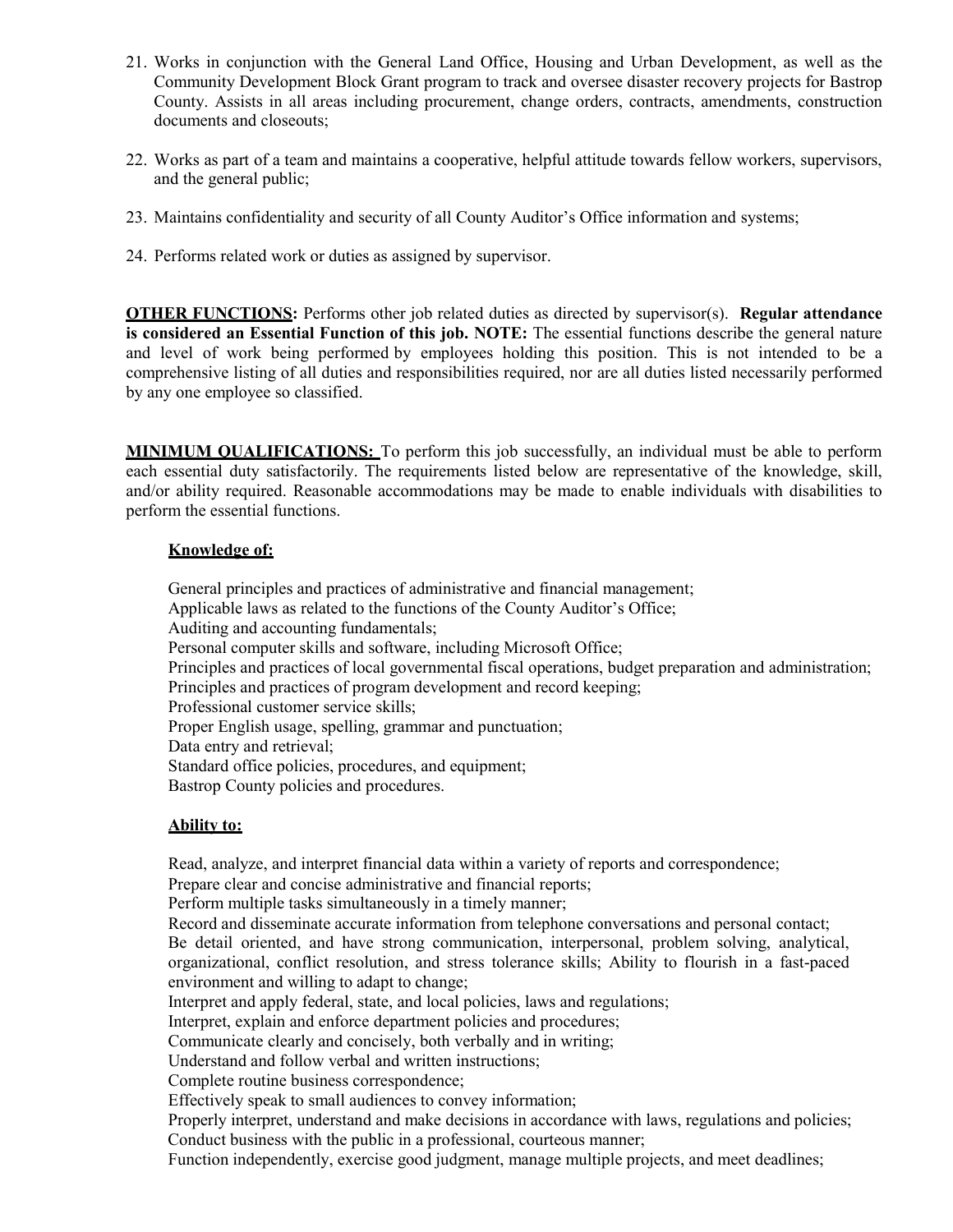Establish and maintain effective working relationships with those contacted in the course of the job; Operate equipment required to perform essential job functions;

Work independently in the absence of supervision;

Work in a safety-conscious environment and to follow and promote good safety practices;

Handle exposure to potentially hostile individuals;

Maintain confidentiality of information encountered in work activities at all times;

#### **Physical Demands:**

The physical demands described here are representative of those that must be met by an employee to successfully perform the essential duties of this job. Reasonable accommodations may be made to enable individuals with disabilities to perform the essential functions.

Maintain effective audio-visual discrimination and perception needed for:

Making observations, reading and writing, operating assigned equipment, and communicating with others; Employee must have visual abilities including close vision, distance vision, depth perception, peripheral vision, and the ability to adjust focus.

Maintain physical condition needed to accomplish the performance of assigned duties and responsibilities, which may include:

Walking, sitting, or standing for long periods of time; Lifting and carrying materials such as files or stacks of records; Occasional climbing, stooping, crawling, squatting, &/or kneeling.

Maintain mental capacity sufficient to accomplish the performance of assigned duties and responsibilities, which may include:

Handling stressful situations; Interpreting federal laws and regulations; Effective interaction and communication with others; Prepare clear and concise reports; Making sound decisions in a manner consistent with the essential job functions.

### **EXPERIENCE, EDUCATION, and LICENSING:**

Any combination of experience and training that would likely provide the required knowledge and abilities is qualifying. A typical way to obtain the knowledge and abilities would be:

### **Experience:**

One (1) to three (3) years experience in governmental accounting, auditing, and financial management;

Or an equivalent combination of education, training and experience.

### **Education:**

High School diploma or its equivalent.

#### **Licensing:**

Possession of a valid Texas driver's license.